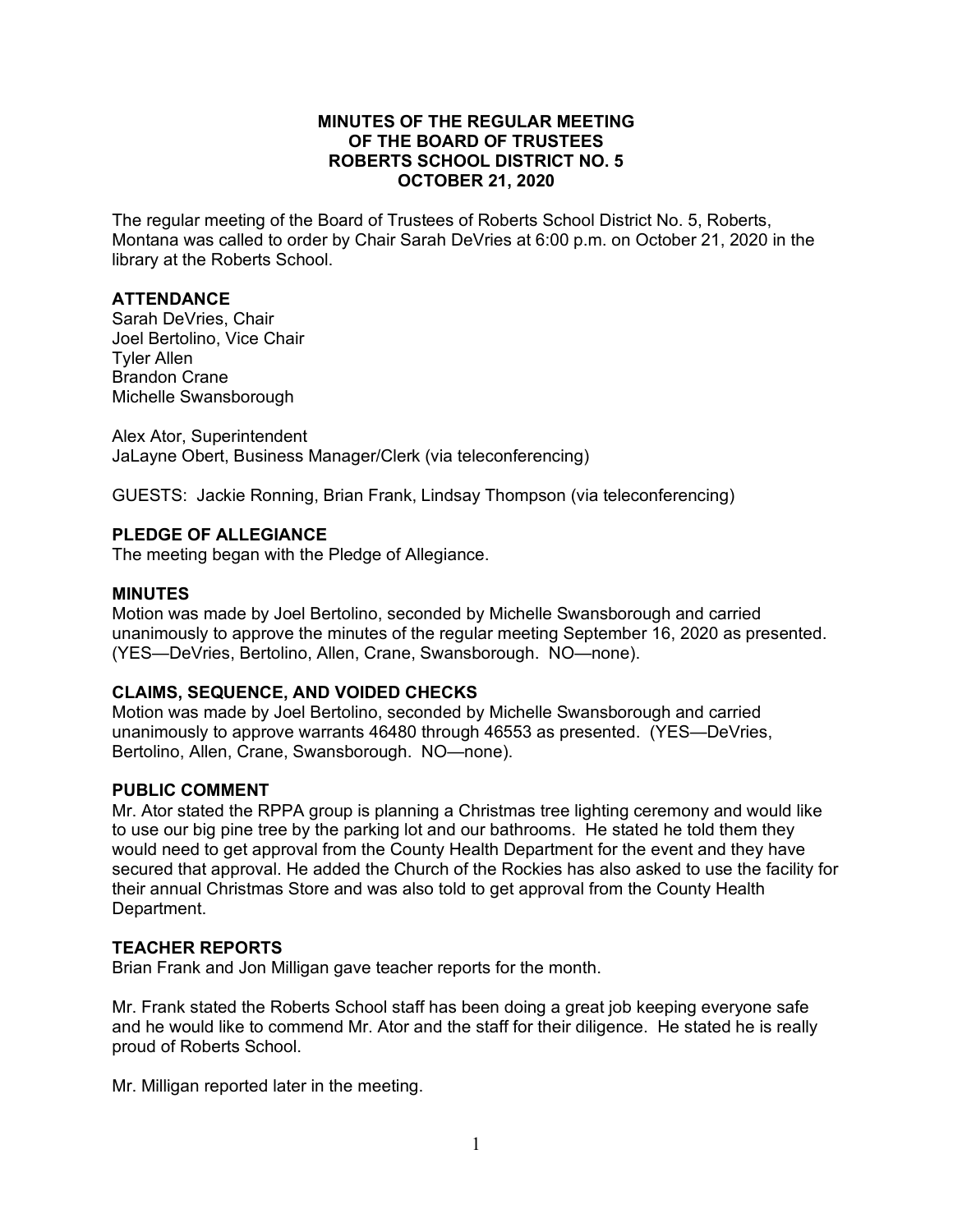# **STAFFING**

CUSTODIAL – Mr. Ator stated the temporary period for the employment of Laurie Olson as custodial is over and recommended discontinuing her employment.

Motion was made by Michelle Swansborough, seconded by Brandon Crane and carried unanimously to discontinue the employment of Laurie Olson in a custodial position. (YES— DeVries, Bertolino, Allen, Crane, Swansborough. NO—none).

PARAPROFESSIONAL – Mr. Ator recommended hiring Kyndra Reichart as a paraprofessional for 34 hours a week, \$9.50 per hour, pending results of a background check with 90 days probation.

Motion was made by Tyler Allen, seconded by Joel Bertolino and carried unanimously to hire Kyndra Reichart for the paraprofessional position for 34 hours per week, \$9.50 per hour, pending results of a background check with 90 days probation. (YES—DeVries, Bertolino, Allen, Crane, Swansborough. NO—none).

#### **NEW BUSINESS**

COVID 19 PLANNING – Mr. Ator stated a couple of schools in the county have had COVID 19 cases and he prepared the flow chart that is included in the packet that outlines how we will be dealing with cases, depending on grade level and exposure.

Mrs. Swansborough stated the flow chart refers to both 10 and 14 day quarantine periods and feels it would be easier to just go with the 14 day period.

Mr. Ator stated he would make the change and asked for approval of the flow chart with that change.

Motion was made by Brandon Crane, seconded by Michelle Swansborough and carried unanimously to approve the flow chart on dealing with COVID 19 cases. (YES—DeVries, Bertolino, Allen, Crane, Swansborough. NO—none).

POTENTIAL DISTANCE LEARNING DATES --

#### **OLD BUSINESS**

STAFF/STUDENT HANDBOOKS – Mrs. Obert stated discussion on the staff and student handbooks needs to be tabled again until Mr. Ator is available.

#### **SUPERINTENDENT'S REPORT**

LITERACY UPDATE – Mrs. Ronning stated MAP testing is getting done and she has been getting materials to new teachers and trying to give them breaks during the day. She stated our educational consultant has been holding Zoom meetings with teachers and the K-2 consultant will be in the building next week.

UPCOMING MEETING DATES – Mrs. Obert stated upcoming meetings are scheduled for October 21, November 18, and December 16.

Ms. DeVries stated with the risk of sports being shut down because of COVID-19, perhaps we should consider having senior night sooner than the last game of the season, maybe on October 10 with Pack the Place in Pink night.

# **ADJOURNMENT**